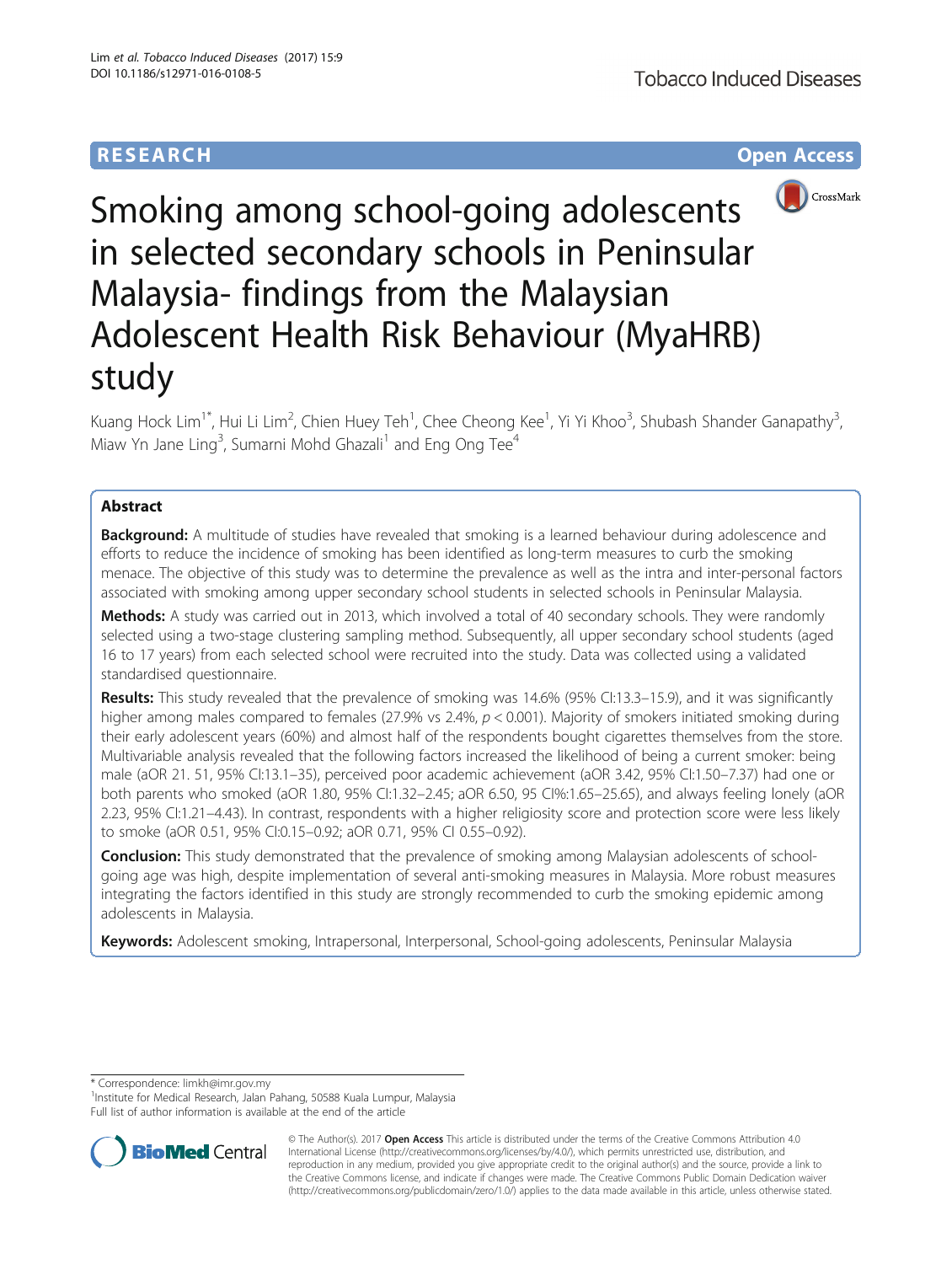## Background

Mortality and morbidity due to smoking-related diseases are important public health issue globally [[1\]](#page-6-0). The World Health Organization (WHO) reported that mortality due to smoking-related diseases was higher than the combination of all infectious diseases worldwide. By 2030, if there is no change in the trend, the mortality rate due to smoking will have increased by 2.5 fold, whereby 70% of this rate will be from developing and under-developed countries. In Malaysia, approximately 10,000 deaths attributed to smoking were reported annually [\[2](#page-6-0)], with 5.6 million years of life lost (YLLs) [\[3](#page-6-0)] and almost three billion Malaysian Ringgit (RM) had been spent to treat three smokingrelated diseases, namely chronic obstructive pulmonary disease (COPD), ischemic heart disease (IHD) and lung cancer [[4\]](#page-6-0). In addition, studies had also demonstrated that smokers were more likely to indulge in high-risk health behaviours such as use of illicit drugs [\[5](#page-6-0)], pre-marital sex [[6\]](#page-6-0) and alcohol usage [\[7\]](#page-6-0).

A plethora of studies have shown that majority of adult smokers initiated smoking during their adolescent years [\[8](#page-6-0), [9](#page-6-0)], and they were more inclined to continue this habit into their adulthood [\[9](#page-6-0)] and more likely to be afflicted by smoking-related diseases and less likely to cease smoking [[10\]](#page-6-0). In order to prevent smoking initiation at young age, determination of correlates of adolescent smoking is of paramount importance for anti-smoking policy planning and implementation.

Studies have shown that smoking is a complex behaviour. Some of the identified contributory factors to adolescent smoking include intra- and inter-personal factors and environmental factors [\[11-18](#page-6-0)]. Although research on smoking among adolescents in Malaysia had been carried out over the past few decades, these studies, including the nationwide studies were mainly concentrated on prevalence and psychosocial factors [[11](#page-6-0), [12](#page-6-0), [15](#page-6-0)–[17\]](#page-6-0). Intrapersonal factors such as unsatisfactory academic achievement and religiosity were not given due attention. Therefore, this manuscript aimed to address the knowledge gaps by determining the prevalence of smoking, characteristics of smokers, as well as inter and intra-personal factor(s) associated with smoking among upper secondary school adolescents (aged 16 to 17 years old) in selected schools in Peninsular Malaysia. These findings could provide evidence-based findings to enable the formulation and implementation of suitable policies to curb the increasing burden of smoking-related morbidity and mortality in Malaysia, especially amongst the smoking adolescents aged 16 to 17 years.

#### Methods

The MyAHRB study was a cross-sectional study conducted in 11 states involving 20 districts in Peninsular Malaysia from May to September 2013. Two-stage proportionate-to-size sampling technique was utilised to obtain the sample of schools; the first stage involved the selection of districts with Clinical Training Centres (CTCs) for public health paramedics, followed by stratification of schools by locality (urban/rural). Two secondary schools were then randomly selected from each district via simple random sampling method. As a result, a total of 40 schools were selected (20 schools in urban and 20 in rural area). All students aged 16–17 years from the selected schools were recruited as participants. Students of non-Malaysian citizenship were excluded from the study. The sample size was determined using an estimated prevalence of suicidal ideation from pretest (3%), a design effect of 3 to cater for clustering effect from each school, a precision of 1.5% and a nonresponse rate of 20%. Based on this parameters, a total of 3578 respondents were needed for the study.

#### Study instrument

A validated self-administered questionnaires was used in the MyAHRB study. The structured questionnaire consisted of four sections: sociodemography (age, gender and ethnicity), self-perceived academic achievement, parent/s' educational level, parent/s' occupation, household size, parents' marital status (married/divorced), health-risk behaviour [alcohol consumption, sexual behaviour], Rosenberg Self-Esteem Scale and religiosity.

Health-risk behaviours were assessed using a questionnaire adapted from the Global School-based Student's Health Survey (GSHS) [[19\]](#page-6-0) and the Youth Risk Behaviour Surveillance (YBRS) [[20](#page-6-0)]. The health-risk behaviour items were translated by a panel of experts consisting of language and content experts, using backward and forward translation processes. The Rosenberg Self-Esteem Scale was adopted from Jamil [[21](#page-6-0)] whereas the religiosity items were adopted from a health behaviour study questionnaire developed by University Putra Malaysia. The questionnaire was pre-tested and further modified based on feedback from selected students in certain schools in Kuala Lumpur to suit the local socio-cultural context.

The permission to conduct the MyaHRB study was granted by the Ministry of Education and State Education Department. Ethical approval was obtained from the Malaysia Research Ethics Committee, Ministry of Health Malaysia.

#### Measures

Consent was obtained from parents/guardians of the selected students. The consent form provided information about the participation of their children in the study, as well as the study objectives. Participations of students were of voluntary basis and parents/guardians of the selected respondents were asked to return the consent form if they did not agree for their son/daughter to participate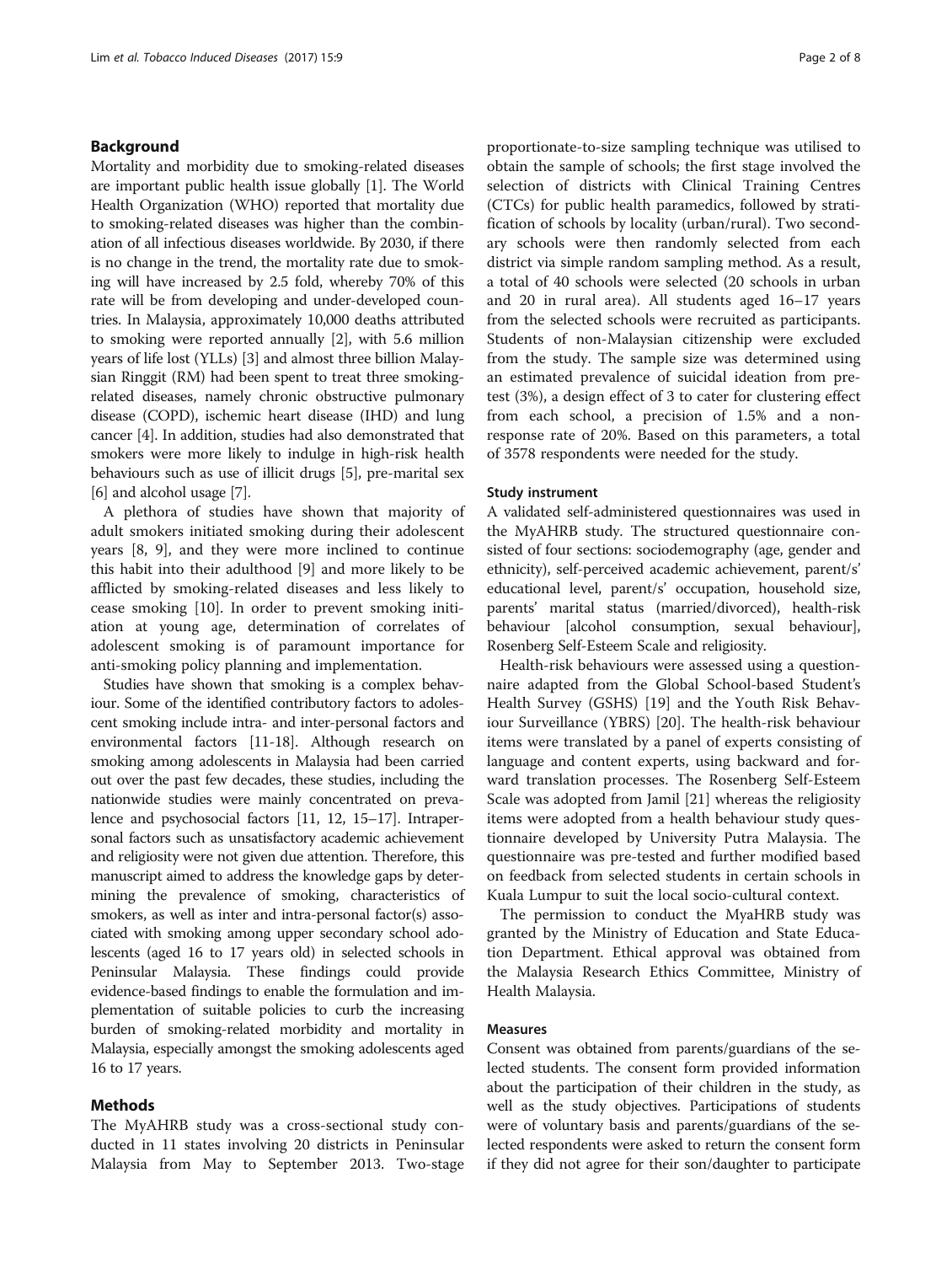in the study. Only respondents who did not return the consent form were allowed to participate in the study. Data collection was carried out in the designated area allocated by the school administration. Staff and teachers were not allowed to be around during the questionnaireanswering session to avoid "Hawthorne effect". Briefing was given by the team members before the session began. This included the objectives of the study, the anonymity of the answers given, awareness that their participation was on a voluntarily basis, as well as an explanation of the items in the questionnaire. Respondents were also requested not to write their names or provide any information that would reveal their identities, with the exception of their signatures which indicated their willingness to participate in the study. Respondents who did not understand certain items in the questionnaire were assisted by the research team members. All completed questionnaires were sealed in envelopes.

The dependent variable in this questionnaire was "current smoker", which was evaluated using the item "In the last 30 days, how often did you smoke?". Respondents who answered "every day", "almost every day", "2–3 times a week", "once a week" and "once a month" were classified as "current smoker" whilst those who answered "I did not smoke" during the last 30 days were categorized as "nonsmoker". Those who answered "smoked at least once a month" were required to answer their age of smoking initiation, quantity of cigarettes smoked per day and source of cigarettes. Those who smoked less than 11 sticks per day was classified as light smoker, 11–20 sticks as moderate smoker and more than 20 sticks per day as heavy smoker. The independent variables included "parents/ guardian who smoked", "perception of academic achievement ", family status (whether their parents were married/ divorced), and education attainment of their parents. A validated Malay version of the Rosenberg Self-Esteem Scale was used to evaluate the level of self-esteem, whereby those who scored less than 15 were categorized as having "low self-esteem" and 15–30 as having "high self-esteem". The protection factor was evaluated using 6 items (for example "My parents know what I am doing during my free time", "friends always help me in school"). Religiosity was examined using three items (for example "Do you agree that religion is very important to guide your life?"). Both these variables were measured using the Likert-type scale. A higher score indicated a higher protective factor in school and within their families as well as portrayed the importance of religion in daily life, respectively. The number of close friend(s) was measured using the item "How many close best friends do you have?" with the option "None, One, Two". Questions on how often they felt lonely was evaluated using the item "In the last one month how often do you feel lonely?" with the choice of "Always or sometimes".

#### Data analysis

The data were cleaned before the analysis, whereby outlier values were detected using frequency analysis and references were made against the original questionnaire if the investigators had any doubt about the answers given. Descriptive statistics was used to illustrate the demographic status of the respondents, age of smoking initiation, number of cigarettes smoked and source of cigarettes. Chi-square analysis was used to determine the association between smoking status and social demographic variables whilst independent T-test was used to determine the mean differences of protection and religiosity scores between smokers and nonsmokers. All independent variables with  $p < 0.25$  in univariate analysis (Chi-square and T-test) were included in the Multivariable Logistic Regression model to determine the effect of each independent variable after controlling the influence of other independent variables. A co-linearity test between religiosity and protection score was carried out by variant inflation factor and the value of 1.025 indicated no co-linearity between the two variables. A Hosmer–Lemeshow value of 0.25 indicated the fitness of the model. All possible two-way interactions between the independent variables in the final model were also analysed. No interaction with  $p < 0.05$  were detected, indicating no significant two-way interactions. All statistical analyses were run at 95% confidence interval using SPSS software version 16.

#### Results

A total of 2991 respondents participated in this study which led to an overall response rate of 83.6%. Out of 2991 participants, 2794 of them responded to the question on smoking module, giving a response rate of 93.4% to this section. The students were composed almost equally by gender [51.8% (1448/2794) were females and 48.2% (1346/2794) were males). The largest ethnic group likening to more than three-quarters of the respondents was Malays, followed by Chinese (14.8%). The prevalence of smoking was 14.6% (408/2793) (95% CI:13.3–15.9) and this was higher among male students as compared to females (27.9% vs 2.4%  $p < 0.001$ ). Smoking prevalence was also significantly higher among the Malays, those who perceived their academic achievement as poor, who always felt lonely, had parent/s or guardian/s who smoked and with two best friends (Table [1](#page-3-0)).

Table [2](#page-3-0) highlighted that almost 70% of current smokers bought cigarettes from the premises (i.e., sundry shops) by themselves and more than one-third of them smoked daily. Approximately 90% of current smokers were light smokers (smoked less than 11 sticks per day) and almost two-thirds of them started smoking during upper primary or lower secondary school (aged 11–14 year old). Table [3](#page-3-0) showed that respondents with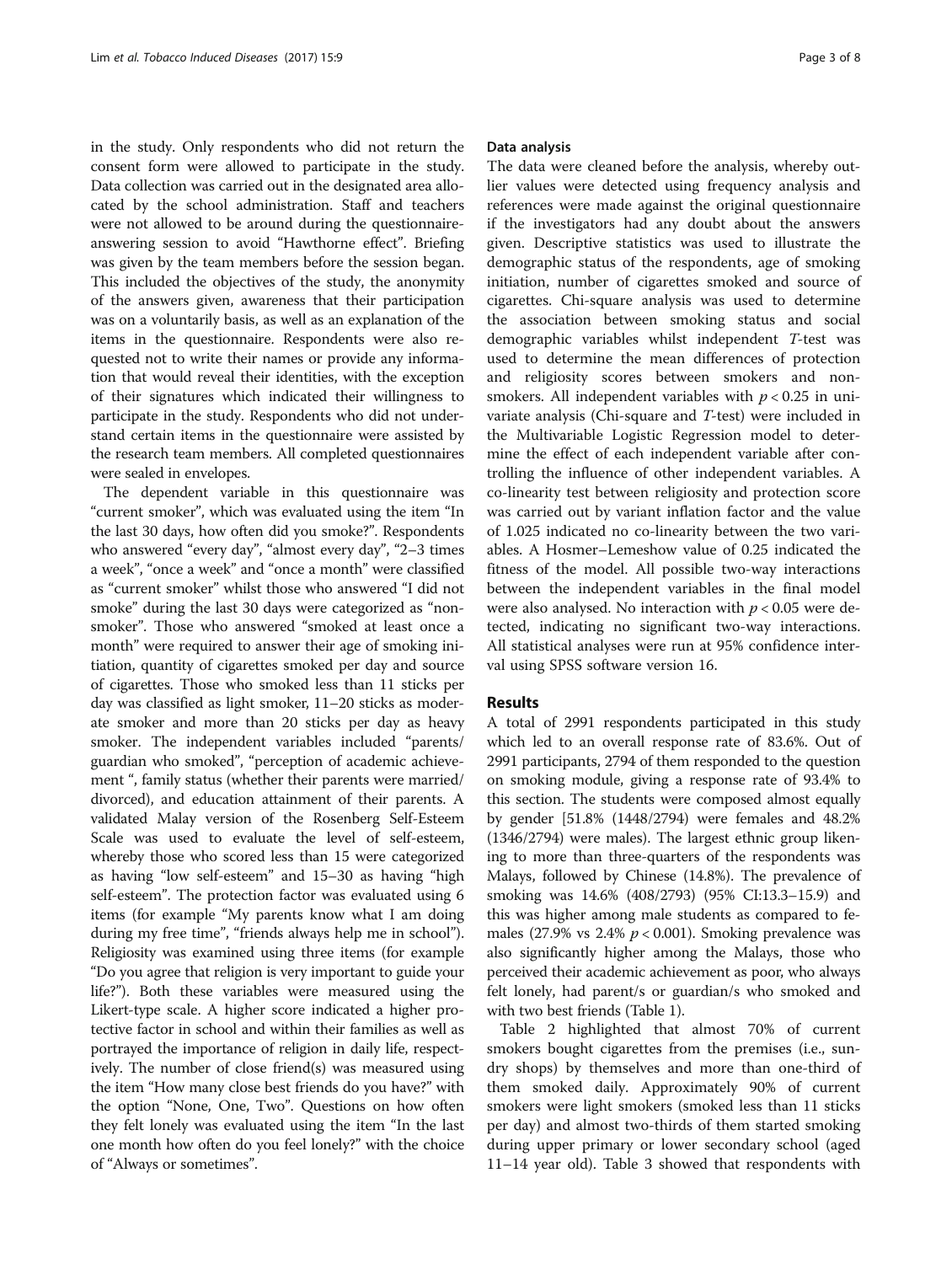| Variable                  | Smoking   |            | Chi-square value | p value |
|---------------------------|-----------|------------|------------------|---------|
|                           | Yes       | No         |                  |         |
|                           | $N(\%)$   | $N(\%)$    |                  |         |
| Gender                    |           |            |                  |         |
| Male                      | 373(27.9) | 963(72.1)  | 361.3            | < 0.001 |
| Female                    | 35(2.4)   | 1413(97.6) |                  |         |
| Ethnicity                 |           |            |                  |         |
| Malay                     | 372(17.2) | 1812(82.8) | 59.2             | < 0.001 |
| Chinese                   | 18(4.6)   | 375(95.4)  |                  |         |
| Indian                    | 10(5.1)   | 186(94.9)  |                  |         |
| Others                    | 3(27.3)   | 8(72.7)    |                  |         |
| Academic Achievement      |           |            |                  |         |
| Excellence                | 194(11.3) | 1516(88.7) | 51.7             | < 0.001 |
| Moderate                  | 181(18.9) | 779(81.1)  |                  |         |
| Unsatisfactory            | 32(32.4)  | 70(68.6)   |                  |         |
| Marital status of parents |           |            |                  |         |
| Married                   | 380(14.5) | 2233(85.5) | 0.01             | 0.79    |
| Divorced                  | 23(15.3)  | 127(84.7)  |                  |         |
| Level of self esteem      |           |            |                  |         |
| High                      | 192(16.3) | 988(83.7)  | 6.37             | 0.012   |
| Low                       | 189(12.8) | 1288(87.2) |                  |         |
| Loneliness                |           |            |                  |         |
| Always                    | 37(21.3)  | 137(78.7)  | 6.52             | 0.01    |
| Sometimes                 | 370(14.2) | 2236(85.8) |                  |         |
| Number of parents Smoked  |           |            |                  |         |
| None                      | 209(11.1) | 1670(88.9) | 40.69            | < 0.001 |
| One                       | 145(18.8) | 627(81.2)  |                  |         |
| Both                      | 8(42.1)   | 11(57.9)   |                  |         |
| Number of Best friend/s   |           |            |                  |         |
| None                      | 10(9.3)   | 97(90.3)   | 2.56             | 0.27    |
| One                       | 14(13.2)  | 91(86.8)   |                  |         |
| Two                       | 380(14.8) | 218(85.2)  |                  |         |

<span id="page-3-0"></span>Table 1 Prevalence of smoking among upper secondary school students in Peninsular Malaysia

high protection and religiosity scores were less likely to smoke in the last 30 days (protection score 3.61 vs 3.42,  $p < 0.001$ ; religiosity score 3.67 vs 3.49,  $p < 0.001$ ).

Multivariable analysis revealed that the odds of smoking increased among males (aOR 21.51, 95% CI:13.1–35.1), those who perceived poor academic achievement (aOR 3.42, 95% CI:1.50–7.37, excellent group as reference group), had both parents who smoked (aOR1.80, 95% CI:1.32–2.45), had one parent who smoked, (aOR 6.50, 95% CI:1.65–25.65, no parent smoked as reference), had two best friends (aOR 4.40, 95% CI:1.38–14.03, having no best friend as reference) and always felt lonely (aOR 2.23, 95% CI:1.21–4.43). On the other hand, respondents with higher religiosity score and protection score were less

| Variable                                 | n   | %    |
|------------------------------------------|-----|------|
| Smoking initiation Age (year)            |     |      |
| Less than 7                              | 14  | 3.5  |
| $8 - 9$                                  | 23  | 5.7  |
| $10 - 11$                                | 60  | 14.9 |
| $12 - 13$                                | 125 | 31.1 |
| $14 - 15$                                | 148 | 36.8 |
| 16 years                                 | 34  | 8.5  |
| Quantity of cigarettes daily             |     |      |
| Less than 1                              | 32  | 7.8  |
| $\mathbf{1}$                             | 72  | 17.6 |
| $2 - 5$                                  | 179 | 43.8 |
| $6 - 10$                                 | 53  | 13.0 |
| $11 - 20$                                | 22  | 5.4  |
| >20                                      | 30  | 7.3  |
| Frequency of smoking in the last 30 days |     |      |
| Daily                                    | 143 | 34.7 |
| $20 - 29$                                | 37  | 9.0  |
| $10 - 19$                                | 40  | 9.7  |
| $6 - 9$                                  | 41' | 10   |
| $3 - 5$                                  | 45  | 10.9 |
| $1 - 2$                                  | 106 | 25.7 |
| Source of cigarettes                     |     |      |
| Bought from shop                         | 253 | 69.9 |
| Asked others to buy                      | 29  | 8.0  |
| Bought from others                       | 45  | 12.4 |
| Family member                            | 12  | 3.3  |
| Others                                   | 23  | 6.4  |

likely to smoke (aOR 0.51, 95% CI:0.15–0.92; aOR 0.71, 95% CI:0.55–0.92) (Table [4](#page-4-0)).

## **Discussion**

The prevalence of current smokers was 14.6%, which was consistent to the 14.3% reported by Lim KH et al. among adolescents in Petaling District [\[12\]](#page-6-0). However, this was almost 3% higher than those reported in a nationwide study conducted in 2012 among secondary school students [[11](#page-6-0)]

Table 3 Mean score for protection and Religiosity between smoking and non-smoking adolescents

| Variable         | Smoking    |            |      |         |  |
|------------------|------------|------------|------|---------|--|
|                  | Yes        | Nο         |      | p value |  |
|                  | Mean (sd)  | Mean (sd)  |      |         |  |
| Protection scale | 3.42(0.51) | 3.61(0.59) | 5.40 | 0.001   |  |
| Religiosity      | 3.49(0.52) | 3.67(0.49) | 5.76 | 0.001   |  |

Table 2 Smoking initiation age, number, frequency of smoking and source of cigarettes/s among current adolescent smoking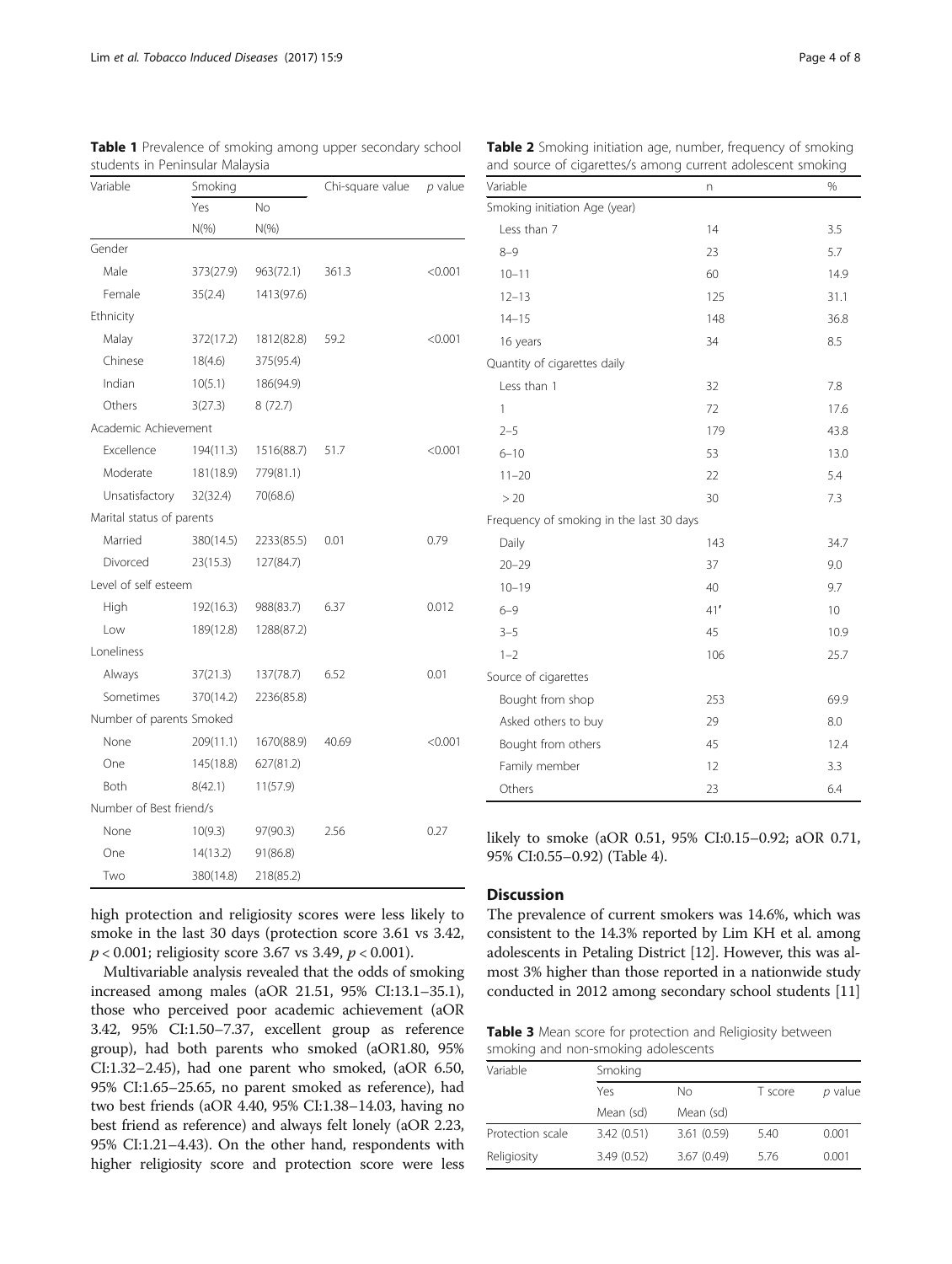| Variable                    | Wald Value   | Adjusted OR | 95 CI          |
|-----------------------------|--------------|-------------|----------------|
| Gender                      |              |             |                |
| Male                        | 150.28       | 21.51       | $13.1 - 35.1$  |
| Female                      |              | 1           |                |
| Ethnicity                   |              |             |                |
| Malay                       |              | 1           |                |
| Chinese                     | 28.54        | 0.09        | $0.04 - 0.22$  |
| Indian                      | 15.16        | 0.18        | $0.07 - 0.40$  |
| Others                      | 0.37         | 2.22        | $0.17 - 27.82$ |
| Academic Achievement        |              |             |                |
| Excellence                  |              | 1           |                |
| Moderate                    | 3.42         | 1.34        | $0.98 - 1.82$  |
| Not Good                    | 9.89         | 3.42        | $1.50 - 7.37$  |
| Protective factor score     | 6.77         | 0.71        | $0.55 - 0.92$  |
| Religiosity score           | 20.17        | 0.51        | $0.15 - 0.92$  |
| Loneliness                  |              |             |                |
| Always                      | 6.57         | 2.23        | $1.21 - 4.13$  |
| Sometimes                   |              | 1           |                |
| Number of parents who smoke |              |             |                |
| None                        |              | 1           |                |
| One                         | 13.41        | 1.80        | $1.32 - 2.45$  |
| Both                        | 7.14         | 6.50        | 1.65-25.65     |
| Number of Best friend/s     |              |             |                |
| None                        |              | 1           |                |
| One                         | 2.54         | 3.45        | $0.75 - 15.81$ |
| Two                         | 6.26         | 4.40        | 1.38-14.03     |
| Rosenberg self-esteem scale |              |             |                |
| Low                         | 2.56         | 1.26        | $0.95 - 1.66$  |
| High                        | $\mathbf{1}$ |             |                |

<span id="page-4-0"></span>Table 4 Factors related to smoking among adolescents using Multivariable Logistic Regression analysis

and a smaller-scaled study among adolescents in Kinta, Perak [[22](#page-6-0)]. In addition, this prevalence was also higher than those reported in Thailand (8.8%) and Philippines (11.0%) [[23\]](#page-6-0). The higher proportion of smoking among school going adolescents in Malaysia might due to the measure/s implemented to address the problem of smoking among adolescent in Malaysia are not as comprehensive and throughout as compared to those countries, On the other hand, the smoking ratio of 10:1 among male and female Malaysian adolescents was comparable with those reported in other local studies as well as several Asian countries [\[11, 22, 24](#page-6-0)]. However, it was not in line with those demonstrated in western countries, whereby an almost equal proportion of male and female adolescent smokers was observed [\[25\]](#page-6-0). These contradictory findings can be explained by the fact that smoking among females was less likely to be accepted as compared to their male

counterparts, especially in the Asian society such as Malaysians. In addition, male adult smokers may also pay a significant role in influencing adolescent males to initiate and adopt smoking behaviour since the Social Learning Theory proposed that learning via observation is more effective among the same gender [[26](#page-6-0)]. Also, unconscious biases and cultural scripts that daughters are in need of more 'protection' which led to more parental attention could also be the plausible reason of lower smoking prevalence among Malaysian female adolescents. In contrast, researchers stipulated that the rising prevalence of female smoking in the western regions could be partly due to the change of social norm (permissible society norm) towards smoking among females [\[27\]](#page-6-0).

The sale of cigarettes to persons aged below 18 yearold is prohibited under the smoking control regulation in Malaysia since 2006. However, almost two-thirds of adolescent smokers in the present study, 65.4% Form Four students (aged 16 years old) in Petaling District, Malaysia [\[11](#page-6-0)] and 68.3% Malaysian adolescents [[28\]](#page-6-0) reported that they were able to purchase cigarettes from commercial sources. This implies that the law was not being taken seriously and/or the existing enforcement is inadequate [[29](#page-6-0)–[31](#page-6-0)]. This calls for stricter enforcement, especially near education facilities, as studies had showed that effective law enforcement could reduce commercial source of cigarettes [[32](#page-7-0)–[34](#page-7-0)] and ultimately reduce adolescent smoking [[35\]](#page-7-0).

This study also found that most adolescents initiated smoking during upper primary or lower secondary schooling period. This finding resonates with those reported by by Lim et al. and studies conducted in developed countries [[12](#page-6-0), [15](#page-6-0), [36](#page-7-0), [37\]](#page-7-0). This might be because adolescents at this age feel that they are constantly at the center of attention and the people surrounding them are inspecting either their appearance or actions. This belief might drive them into conducting risk-taking actions, as such initiating smoking [[38](#page-7-0)]. Nevertheless, future studies are recommended to explore the association or causal effect of adolescents emotion/feeling and smoking behaviour.

The present study demonstrated a dose-response relationship between adolescent smoking and the smoking status of one or two parent(s). The likelihood of smoking increased when both parents smoked. These findings were consistent with those reported elsewhere [[14](#page-6-0), [39](#page-7-0)–[43\]](#page-7-0). According to Bandura's concept of "delayed modelling" [[44](#page-7-0)], during childhood, an individual learns or remembers how to perform behaviour from seeing it modelled by their parents. Therefore, parents who smoked in front of their children would act as a role model for their children and also indirectly provide an impression that smoking is a normative behaviour among adults [[45](#page-7-0)]. The mentally immature adolescents would adopt the smoking behaviour of their parents to satisfy their desire to be like an adult.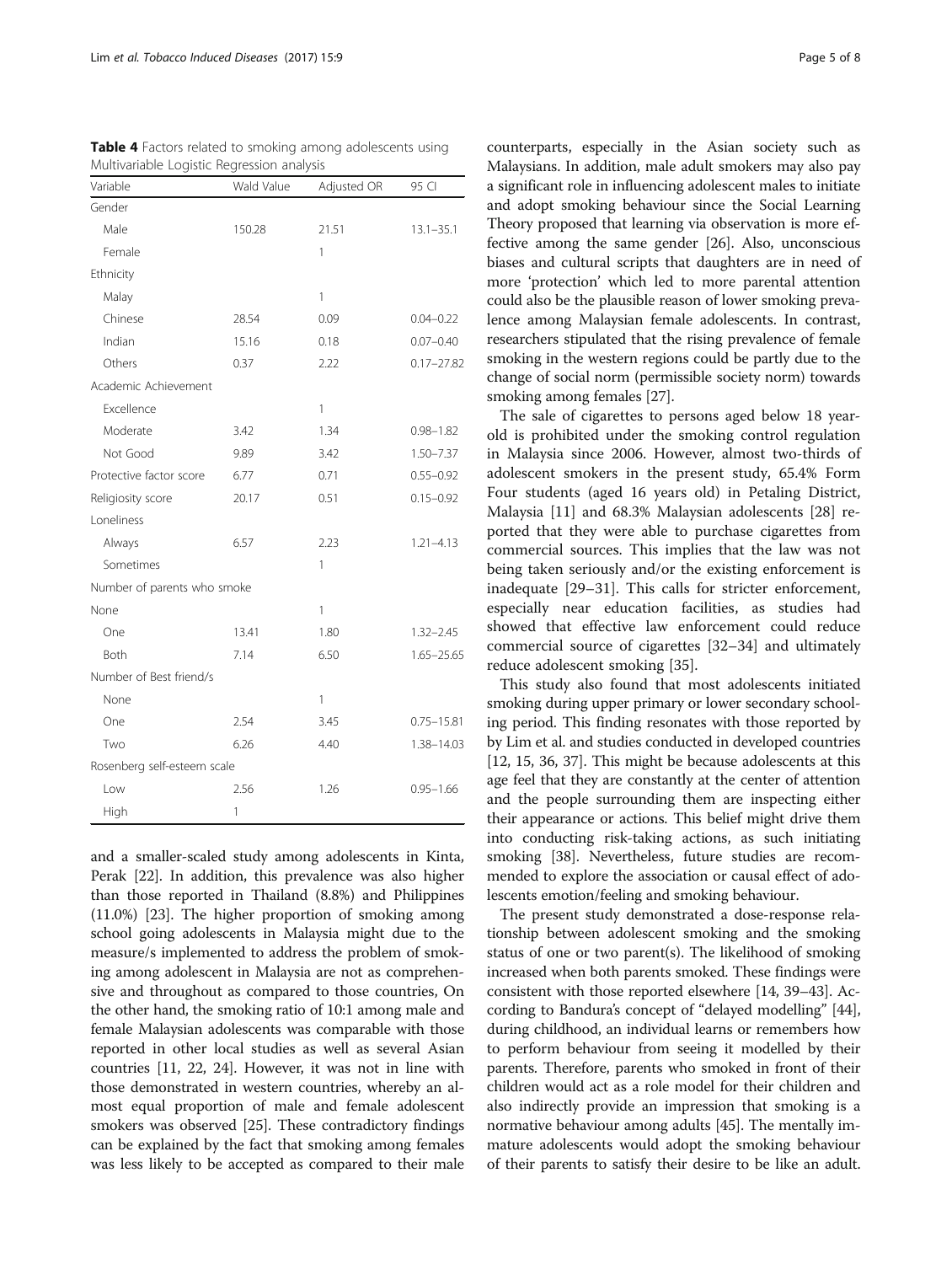Furthermore, parents who smoked were usually more liberal when dealing with smoking issues [\[46\]](#page-7-0) and therefore less likely to convey the hazard of smoking to their children [[47](#page-7-0)], which would ultimately lead to the thinking that smoking is acceptable and permissible by their smoking parents. In addition, smoking parents may also think that they do not have legitimate authority to advice or convince their children not to smoke because they themselves are smokers [\[48](#page-7-0)].

Having more best friends had been demonstrated by many studies to be a protection factor against smoking since having more friends would enable the sharing of problems, reducing stress and therefore reduce the likelihood in involving in risky health behaviors such as smoking. However, the present study demonstrated a contradictory finding. This could be partly explained by the Hemophilia Theory posited by Brickers et al. who stated that smoking adolescents tend to be friend with those who also shared similar behavior, i.e., smoking [[49\]](#page-7-0). However, further study is needed to elucidate the actual reason for such association.

The present findings corroborated the well-established evidence that unsatisfactory academic achievement was a significant risk factor associated with adolescent smoking [\[12](#page-6-0), [13](#page-6-0), [15,](#page-6-0) [50\]](#page-7-0). Good academic achievement might be a manifestation of cognitive gains, which may assist adolescents to understand and underscore the negative impacts of unhealthy behaviors such as smoking, which may then drive them away from the behaviour. In contrast, students who experienced academic failures may less attached to school and may befriend peers who smoked, thus increase the likelihood for them to perform similar behaviour [[51](#page-7-0), [52](#page-7-0)].

Adolescents who always felt lonely were more likely to smoke compared to those who did not. This finding was in accordance with a study by Page et al. [\[53](#page-7-0)] who reported that lonely boys and girls were more likely to smoke in Chile and Namibia. In addition, Stickly et al. [[54](#page-7-0)] also reported that lonely boys and girls in Russia and the USA had higher odds for engaging in at least one type of risky substance-abuse behaviour. Similar finding was reported by Park [\[9](#page-6-0)] among adolescents in Korea. Cigarette use may be a mean to assuage the negative feelings that arose from being lonely [[53](#page-7-0)]. Alternatively, loneliness may be an indication of other psychological problems, such as stress and depression [\[55, 56](#page-7-0)], and people usually perceived smoking can alleviate stress, depression and other psychological problems.

The present findings demonstrated that religiosity score was inversely associated with smoking and such findings were consistent with other local studies [\[13,](#page-6-0) [57](#page-7-0), [58\]](#page-7-0) as well as few other studies in United State of America (USA) [[59](#page-7-0)–[61\]](#page-7-0). This might be explained by the Social Control Theory, which posited that the internalization of religion among adolescents could motivate them to follow the tenets stipulated in their religion. In the present study, a majority of adolescents were Muslims and since Islam does not encourage smoking (Makruh), this may explain the protective effect of high religiosity against smoking. In addition, study had also demonstrated that higher religiosity was positively associated with mental wellbeing and coping mechanisms which are related to cigarette smoking [[59](#page-7-0)]. Besides, adolescents who embraced higher religiosity were more likely to befriend with peers who had similar values [\[62\]](#page-7-0) hence encouraging and promoting positive behaviour through peer modelling and social support [\[63](#page-7-0)].

Respondents who scored higher on the protection score (perception towards attention, family relationships and assistance given by friends in school) were less likely to smoke. This finding was in line with the those reported by Shakib et al. [[64\]](#page-7-0) who revealed that a decrease in family concern was the main factor associated with smoking among adolescents in China. In addition, Wen and Shenessa [\[65](#page-7-0)] and Wang et al. [\[66\]](#page-7-0) had also found that adolescents who perceived more attention from parents were less likely to smoke. As adolescents who had a good relationship with their parents tend to be more satisfied with life, more future-oriented and less stressed. Furthermore, assistance by schoolmates might enable adolescents to share their problems and reduce stress, which might help them to avoid risky health behaviour, such as smoking.

#### **Limitations**

This study was not without limitations. First, the crosssectional nature of the study only allowed determination of the association between dependent and independent variables but not causal relationship. Second, the smoking status of adolescents was self-reported without any biochemical validation such as measurement of cotinine level in urine. Third, the generalization of the findings from this study can only be applied to school-going adolescents aged 16 to 17 years but not to all school-going adolescents in Malaysia. Finally, recall bias especially on several elements such as number of cigarette smoked per day was inevitable.

#### Conclusion

In conclusion, this study provides evidence-based findings for the planning and implementation of targeted public health policies to combat the relatively high prevalence of adolescent smoking. Anti-smoking campaigns should concentrate or emphasize more on male adolescents, those of Malay descent, with unsatisfactory academic achievements and had smoking family members and/or peer. Parents/guardians, particularly those who smoked should also be invited to be involved in all anti-smoking activities together with their children in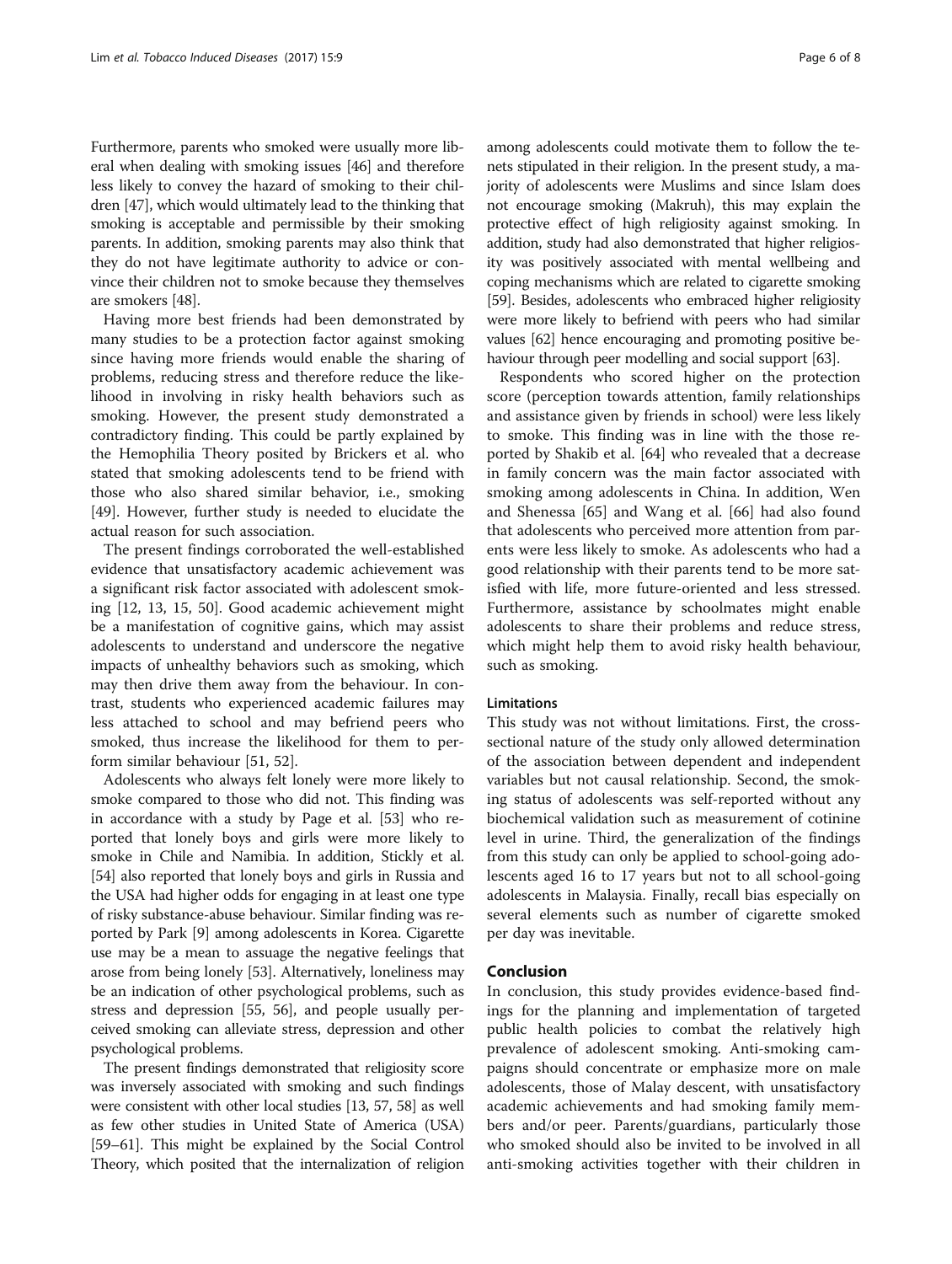<span id="page-6-0"></span>order to serve as a positive role model to discourage non-smoking adolescents from initiating this habit and for smoking adolescents to quit smoking. Last but not least, enforcement activities towards the sale of tobacco products to adolescents and smoking in public areas should be enhanced to prevent smoking initiation and to denormalize smoking as a norm in our society.

#### Abbreviations

COPD: Chronic obstructive pulmonary disease; GSHS: Global school-based student's health survey; IHD: Ischemic heart disease; MyaHRB: Malaysian Adolescent Health Risk Behaviour; YBRS: Youth Risk Behaviour Surveillance; YLL: Years of life lost

#### Acknowledgements

We would like to thank the Director-General of Health Malaysia for his permission to publish this paper. We would also like to thank those who were involved in the study and assisted in data collection and management for their support and cooperation.

#### Funding

Self funding.

#### Availability of data and materials

Please contact author for data requests.

#### Authors' contributions

LKH wrote the manuscript, LHL carried out statistical analysis, SMG and KCC design the study, KYY and SSG responsible for data collection, and coordination of the study. Jane LMY manage and clean the data. TCH and TEO were involved in interpretation and implications of the analysis. All authors contributed to developing the manuscript, and read and approved the final version.

#### Competing interests

The authors declared that they have no competing interest.

#### Consent for publication

Director General of Health, Malaysia granted the permission for publication of the manuscript.

#### Ethics approval and consent to participate

Ethical approval for the study was granted by Malaysia Research Ethical Committee, Ministry pf Health Malaysia. The parent/guardian given the consent for their son/daughter to participate in the study.

#### Author details

<sup>1</sup>Institute for Medical Research, Jalan Pahang, 50588 Kuala Lumpur, Malaysia. 2 Melaka Manipal Medical College, Jalan Batu Hampar, Kuala Lumpur 75150, Melaka, Malaysia. <sup>3</sup>Institute for Public Health, Jalan Bangsar, 50590 Kuala Lumpur, Malaysia. <sup>4</sup> Allied Health College, Jalan Hospital, 47000 Sg. Buloh, Malaysia.

#### Received: 17 February 2016 Accepted: 27 December 2016 Published online: 31 January 2017

#### References

- World Health Organization. WHO report on the global tobacco epidemic, 2011. Geneva: World Health Organization; 2011. Accessed 7 Apr 2015.
- 2. Disease Control Division, Ministry of Health. Clinical practice guidelines on treatment of tobacco use and dependence. 2003. [http://www.acadmed.org.](http://www.acadmed.org.my/view_file.cfm?fileid=89) [my/view\\_file.cfm?fileid=89](http://www.acadmed.org.my/view_file.cfm?fileid=89). Accessed on 26 Dec 2016.
- 3. Institute of Public Health. Burden of disease and injury in Malaysia. 2012.
- 4. Al-Junid SM. Health care costs of smoking in Malaysia. 2007.
- 5. Fleming R, Leventhal H, Glynn K, Ershler J. The role of cigarettes in the initiation and progression of early substance use. Addic Behav. 1989;14(3):261–72.
- 6. Jackson C, Sweeting H, Haw S. Clustering of substance use and sexual risk behaviour in adolescence: analysis of two cohort studies. BMJ Open. 2012;2: e000661.
- 7. Busch V, Van Stel HF, Schrijvers AJ, de Leeuw JR. Clustering of health-related behaviors, health outcomes and demographics in Dutch adolescents: a cross-sectional study. BMC Public Health. 2013;13:1118.
- 8. U.S. Department of Health and Human Services. The health consequences of smoking: a report of the surgeon general. Atlanta (GA): U.S. Department of Health and Human Services, Centers for Disease Control and Prevention, National Center for Chronic Disease Prevention and Health Promotion, Office on Smoking and Health; 2004.
- 9. Park SH. Smoking behavior and predictors of smoking initiation in childhood and early adolescence. J Korean Acad Nurs. 2009;39(3):376e85.
- 10. Millar WJ, Chen J. Age of smoking initiation: implications for quitting. Health Rep. 1998;9(4):39e46.
- 11. WHO. Global school-based student health survey, Malaysia. 2012 fact sheet. 2012. [http://www.cdc.gov/gshs/countries/seasian/pdf/2012yseh\\_factsheet.](http://www.cdc.gov/gshs/countries/seasian/pdf/2012yseh_factsheet.pdf) [pdf](http://www.cdc.gov/gshs/countries/seasian/pdf/2012yseh_factsheet.pdf). Accessed 23 Dec 2015.
- 12. Lim KH, Sumarni MG, Kee CC, Christopher VM, Noruiza Hana M, Lim KK, Amal NM. Prevalence and factors associated with smoking among form four students in Petaling District, Selangor, Malaysia. Trop Biomed. 2010;27(3):394–403.
- 13. Naing NN, Zulkifli A, Razlan M, et al. Factors related to smoking habits of male adolescents. Tob Induced Dis. 2004;2:133–40.
- 14. Shamsuddin K, Haris MA. Family influence on current smoking habits among secondary school children in Kota Bharu, Kelantan. Singapore Med J. 2000;41(4):167–71.
- 15. Lim KH, Amal NM, Hanjeet K, Mashod MY, Wan Rozita WM, Sumarni MG, Hadzrik NO. Prevalence and factors related to smoking among secondary school students in Kota Tinggi District, Johor, Malaysia. Tinggi District, Johor, Malaysia. Tinggi District, Johor, Malaysia. Trop Biomed. 2006;23(1):75–84.
- 16. Norbanee TH, Norhayati MN, Norsa'adah B, Naing NN. Prevalence factors influencing smoking amongst Malay primary school in Tumpat, Kelantan. Southeast Asian J Trop Med Public Health. 2006;37(1):23–8.
- 17. Nor A, Zulkefli M, Rahmah MA, Lye MS, Md Said S, Fazilah S, Shamsul Azhar S. smoking behavior among adolescents in rural schools in Malacca, Malaysia - a case-control study. Pertanika J Sci & Technol. 2015;23(1):13–28.
- 18. Saari AJ, Kentala J, Matilla KJ. Weaker self-esteem in adolescence predicts smoking. BioMed Res Int. 2015;2015:1–5.
- 19. Centers of Disease Control and Prevention.Global School Health Survey (GSHS). questionnaire. [http://www.who.int/chp/gshs/GSHS\\_Core\\_modules\\_2013\\_English.](http://www.who.int/chp/gshs/GSHS_Core_modules_2013_English.pdf) [pdf.](http://www.who.int/chp/gshs/GSHS_Core_modules_2013_English.pdf) Accessed on 29 Dec 2015.
- 20. Centers of Disease control and Prevention. Youth Behavior Risk Surveillance. 2013. [https://www.cdc.gov/healthyyouth/data/yrbs/pdf/2017/2017\\_yrbs\\_](https://www.cdc.gov/healthyyouth/data/yrbs/pdf/2017/2017_yrbs_national_hs_questionnaire.pdf) [national\\_hs\\_questionnaire.pdf.](https://www.cdc.gov/healthyyouth/data/yrbs/pdf/2017/2017_yrbs_national_hs_questionnaire.pdf) Accessed on 29 Dec 2015.
- 21. Jamil MBY. Validity and reliability study of Rosenberg self-esteem scale inSeremban school children. Malaysian J Psychiatry. 2006;15:35–8.
- 22. Jeganathan PD, Hairi NN, Al Sadat N, Chinna K. Smoking stage relations to peer, school and parental factors among secondary school students in Kinta, Perak. Asian Pac J Cancer Prev. 2013;14(6):3483–9.
- 23. Page RM, Dennis M, Lindsay GB, Merrill RM. Psychosocial distress and substance use among adolescents in four countries: Philippines, China, Chile, and Namibia. Youth Soc. 2011;43:900–30.
- 24. Rao S, Aslam SK, Zaheer S, Shafique K. Anti-smoking initiatives and current smoking anti-smoking initiatives and current smoking among 19,643 adolescents in south asia: findings from the global youth tobacco survey. Harm Reduc J. 2014;11:8.
- 25. Huisman M, Kunst AE, Mackenbach JP. Inequalities in the prevalence of smoking in the European Union. Prev Med. 2005;40:756–64.
- 26. Graham H. Smoking prevelance among women in the European community 1950–1990. Soc Sci Med. 1996;43:243–54.
- 27. Bandura A. Social learning theory. New Jersey: Prentice-Hall, Inc; 1977.
- 28. Sirirassamee T, Sirirassamee B, Borland R, Maizurah O. Smoking behavior among adolescents in thailand and Malaysia. Southeast Asian J Trop Med Public Health. 2011;4(2):218–24.
- 29. Malaysian Food Act. The control of tobacco product (amendment) regulations, 2004 Government Gazette P.U.(A) 324. 1993.
- 30. Zulkifli A, Rogayah I. Cigarette sales to minors in Kelantan. Med J Malaysia. 1998;53:128–30.
- 31. Nazarzadeh M, Bidel Z, Ayubi E, Bahrami A, Jafari F, Mohammadpoorasl A, Delpisheh A, Taremian F. Smoking status in Iranian male adolescents: a cross-sectional study and a meta-analysis. Addic Behav. 2013;38(6):2214–8.